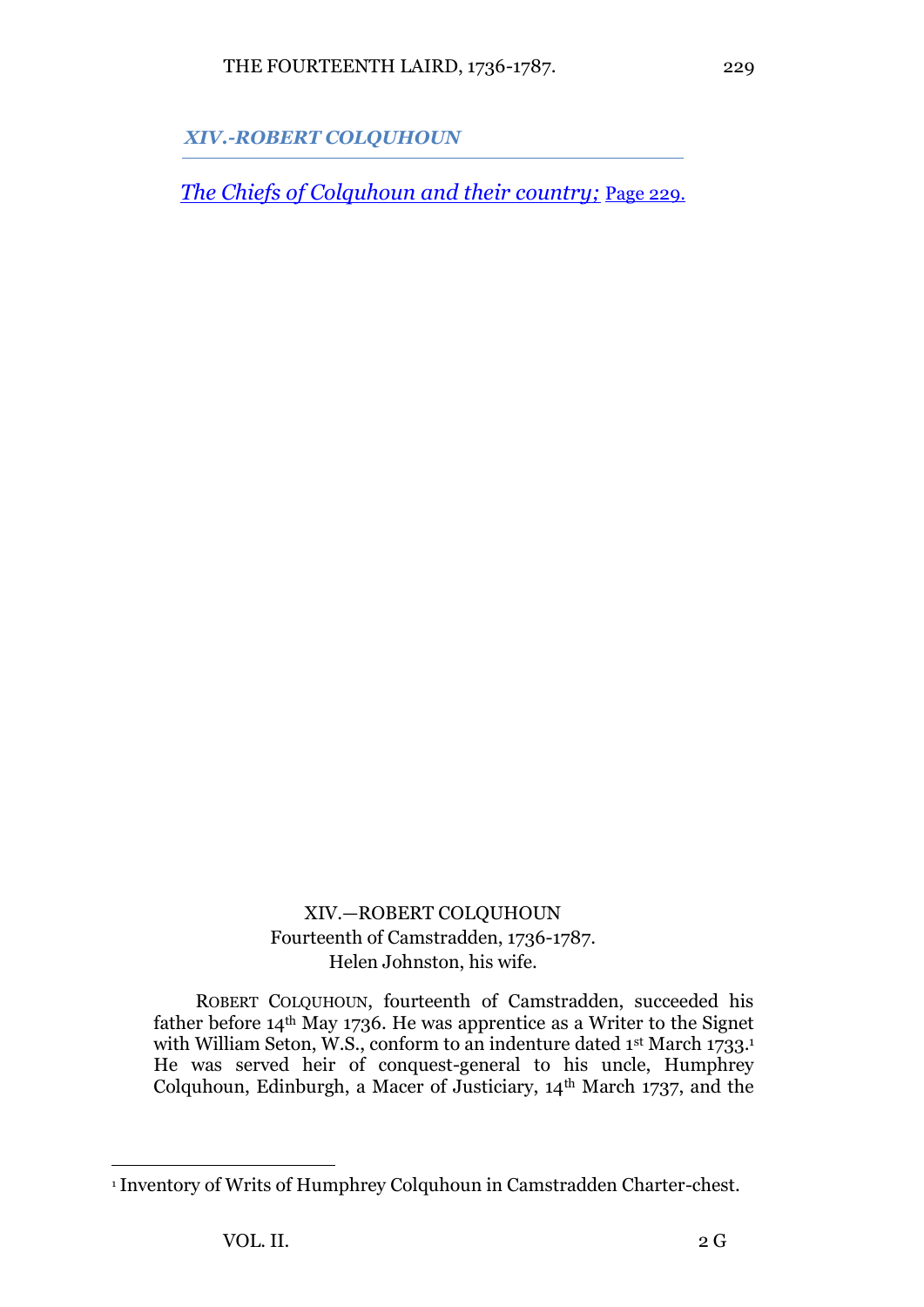service was recorded 18<sup>th</sup> March 1738.<sup>2</sup> Robert Colquhoun obtained from Sir James Colquhoun, as superior of Camstradden, a precept of *clare constat*, for infefting him in the lands of Camstradden, as heir of John Colquhoun of Camstradden, dated 20<sup>th</sup> October 1739.<sup>3</sup> He married Helen, only daughter of James Johnston, merchant, and bailie of Glasgow, by Agnes, eldest daughter of Walter Colquhoun, senior, merchant in Glasgow. The marriage took place on 19<sup>th</sup> November 1740.<sup>4</sup> Their certificate of marriage bears that they were joined in matrimony on that day by Mr. George Aytone, minister, in presence of Captain Colquhoun and Mr. Robert Graham.

Their marriage-contract, which was post-nuptial, was dated 30<sup>th</sup> September 1741. By it Robert Colquhoun of Camstradden became bound to pay to Helen Johnston, his spouse, provided she survived him, an annual rent or annuity of 1000 merks Scots, free of all burdens and deductions whatsoever, at the two terms of Whitsunday and Martinmas, by equal portions. This annuity, however, during the life of a bairn or bairns that might be procreated of the said marriage, was to be restricted to 800 merks Scots; but should the said bairns die, she was to receive, immediately after the death of the last of them, the full annual rent of 1000 merks Scots. For her further and better security her husband bound himself to infeft her in that annual rent payable out of the lands of Camstradden, Aldochlay, Auchengavin, and the Hill of Camstradden, with the Slate Crags thereof; out of the town and lands of Craigentuy, with the teinds, both parsonage and vicarage, thereof, lying upon the side of Lochlomond, in the barony of Luss; out of the town and lands of Coulichippen, with that piece of land called Tomglas, including the teinds, parsonage and vicarage, thereof; out of the lands of Torr, with the old and new lands thereof, and the lands commonly called the High Shandons, upon the said lands of Torr, and adjacent thereto, with the teinds, parsonage and vicarage, thereof. Upon a precept of sasine contained in the said marriage-contract, Helen Johnston was on the same day infefted in the foresaid annual rent. In the marriage-contract, her father is described as deceased.<sup>5</sup>

Robert Colquhoun of Camstradden was collector of cess for Dumbartonshire.

The year 1745 was signalized by the attempt made by Prince Charles, grandson of James the Seventh, to recover the throne of his ancestors. Having landed in the Highlands, he erected his standard at Glenfinnan on the 10th of August that year, and the three kingdoms, especially Scotland, were immediately thrown into great commotion. A few weeks after, this laird's mother-in-law, Agnes Colquhoun, who was a

<sup>2</sup> Decennial Indexes to the Services of Heirs in Scotland, vol i. 1700-1749. Edinburgh, 1863.

<sup>3</sup> Colquhoun Cartulary.

<sup>4</sup> Certificate of Marriage in Camstradden Charter-chest. Mrs. Colquhoun died before 3d May 1763. Letter of Condolence by her brother, James Johnston, to Robert Colquhoun of Camstradden, dated London, 3d May 1763—[Original in Camstradden Charter-chest.]

<sup>5</sup> Instrument narrating Marriage-contract.—[Original in Camstradden Charter-chest.]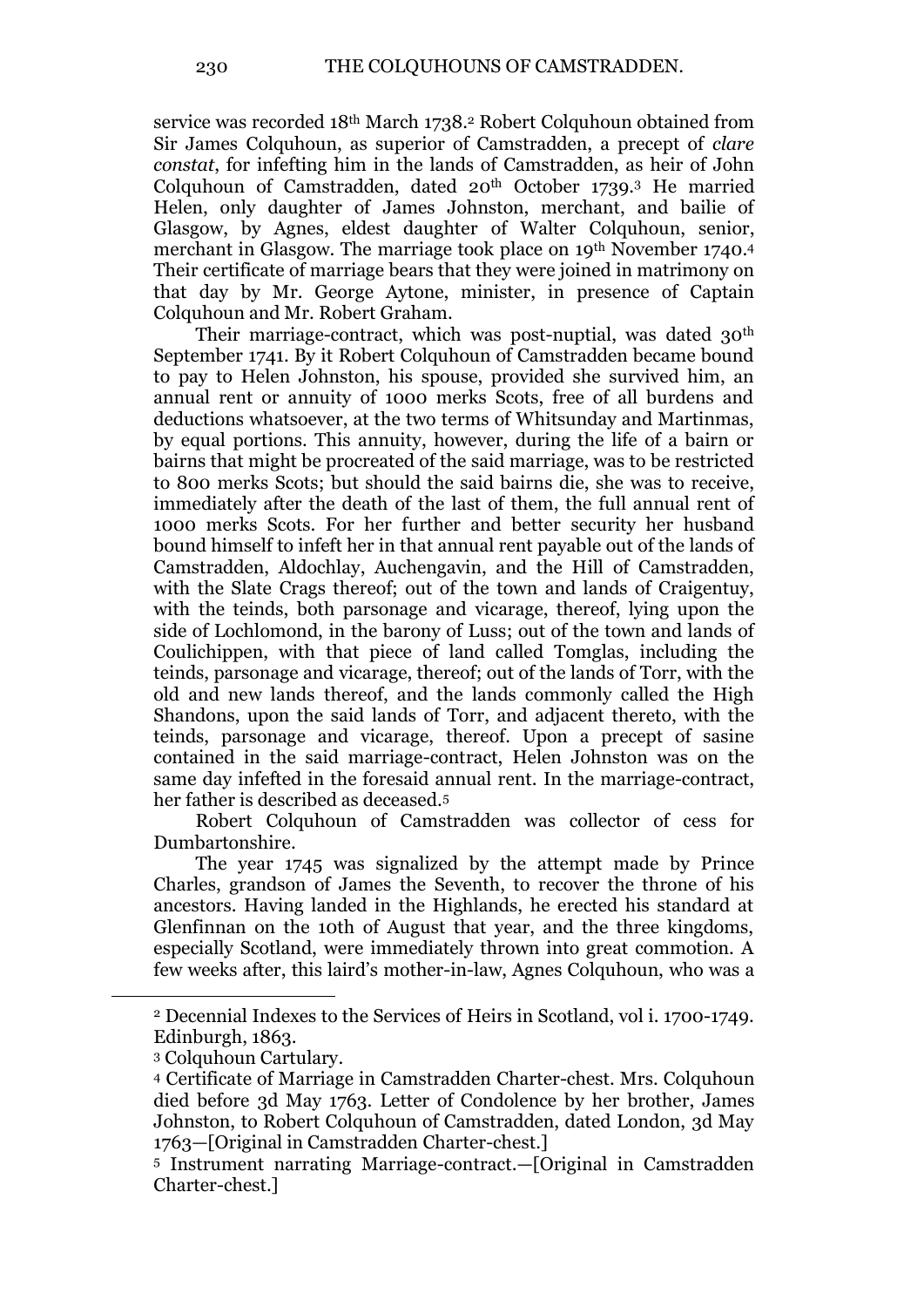woman of much shrewdness and ability in the management of secular affairs, as appears from various family papers in Camstradden Charterchest, wrote to him letters from Glasgow, where she resided, communicating to him such information as she had received respecting the movements of the conflicting parties, and the confusion and excitement which then prevailed in that city.<sup>6</sup> Two of these letters are here subjoined:—

Glasgow, September 13, 1745.

Dear Sir,—I have sent yow the two inclosed from my son James, and must now at last write yow the melancholy condition we are in here; vizt., This day, in the morning, we had an express advising us that the rebells raised their camp, and passed the bridge of Down this morning, and has been succeeded by several expresses, giving us account of their march, the last of which assures us they had passed Kippen Kirk, and were entring on the Craw Muir, where they are supposed to ly this night; so we expect them morrows forenoon. This was not all our troubles, for the tradesmen in toun raised in a mobe, and desired arms from the magistrates, and they would goe meet them (a most desperate attempt indeed, and likely the consequences would be, our toune would be laid in ashes), but by the assiduity of the magistrates, and especially the ministers, they are now quieted, for which we are very thankfull. Our Excise folks and Custome house people are leaving the place. And now our last hopes is that we rely, if we don't rise in arms against them, they will be civill to us: only laying us under contribution, or the worse is a desperate plunder. I am very anxious to know how Betty takes with the spenning, and is so struck with our present danger that I don't know what hand to turn to, nor where to secure anything that is valuable; also has been much indisposed these eight days past, and does not beleive that I shall outlive this great shoack. My compliments to Nellie (begging you'll not let her know the worst), with the same to yourself, is all at present from,

## Your loving mother,

AGNES COLHOUN.

To Robert Colquhoun, Esqre. of Camstroddan, Dunbarton.

Glasgow, September 16th, 1745.

DEAR SIR,—Yesterday after yow left us, in time of Divine service, our gentlemen returned, which occasioned the outmost disturbance, the churches dismissing; (the reason that they returned for) is said that on Saturday evening they stopped at Kylsyth and Comrie, with one of our gentlemen's servants, went to the camp to accquaint the Prince of their embassy, the camp being allarmed twice that night, upon account that the Dragoons had come to Linlithgow, joined with a vast number of volunteers, were to make an attack on them yesterday. When the morning came our servent came off and accquainted our folks of this; upon which Seaton took horse and left them: so they were perswaded to return by Mr. Cross, the advocate, he saying it was treasonable; which report when got amongst us (of the intended engagement), our whole

<sup>6</sup> The Marriage-contract of Agnes Colquhoun and James Johnstoun is dated at Glasgow, 10th January 1708.—[Original Marriage-contract in Camstradden Charter-chest.]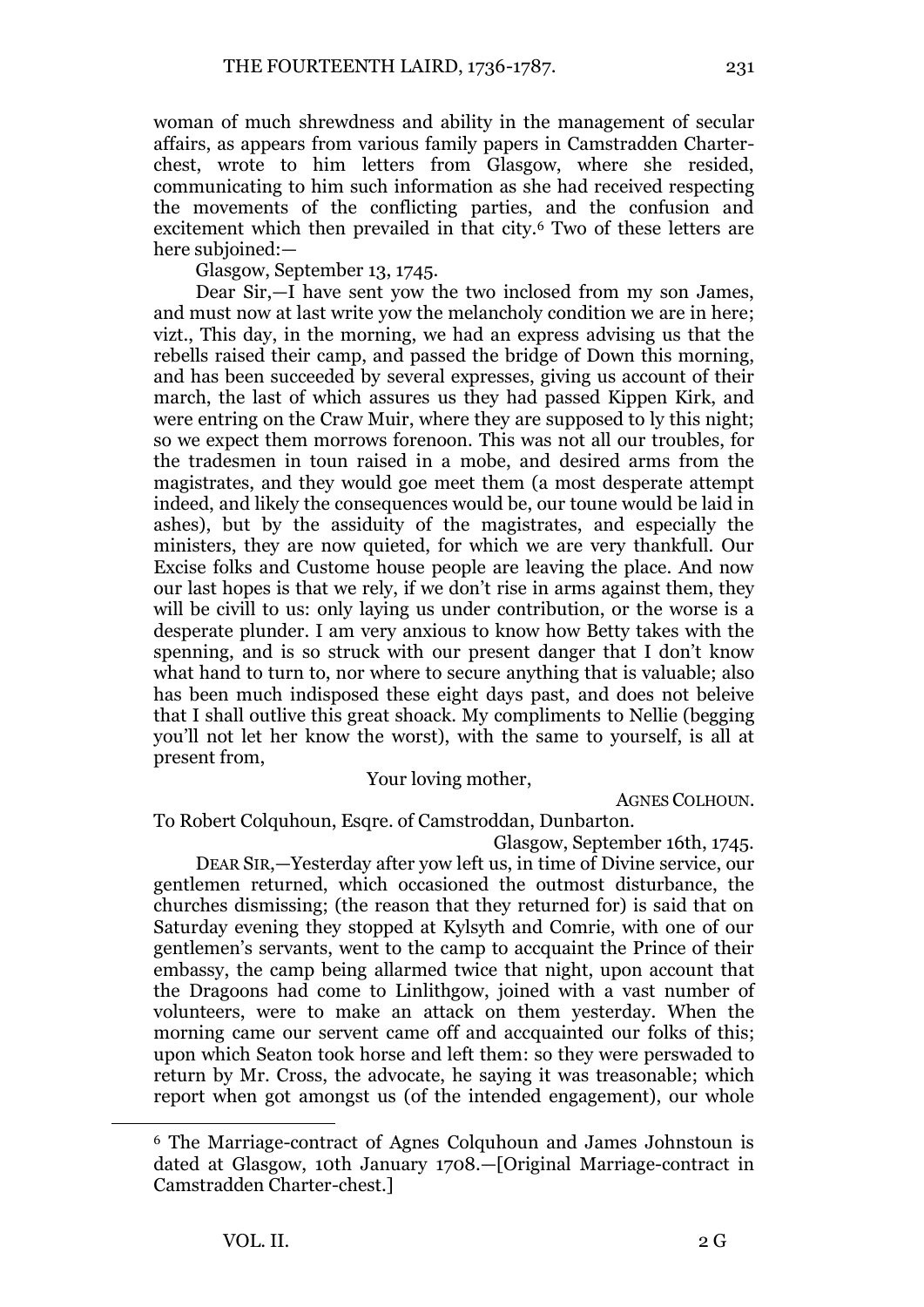ears went a tingling, and each thought they heard the firing of great guns. The imagination was so strong that many persons took horses to goe see the engagement; and the magistrates and most part of the inhabitants went to the High Church yaird and steeples, who, when on the bartizans, thought they heard firing; but to our great surprise an allarm was that they were at the toun head. So all the people came doun the High Street, like mad folks, each making more hideous crys than another, and severall folks left the toun (this was occasioned by some persons clearing the way for an express). We did not settle till about four at night, when some of our gentlemen who went out met with the Earll of Kilmarnock, who told them that the Prince lodged in his house all night, and that the army marched for Edinburgh, and that they would encamp at Kirkliston. This day we had expresses that 2000 of the Rebells passed the Freugh, headed by Lord Nairn. They were to ly at Falkirk this night, and were to be succeeded by 2500 more under Tillibardin, which party we are affraid may come and demand the money. This night we had advices from Edinburgh, that the Train Bands and the new regiment, with the Dragoons, were designed to attack the Rebells, (but never came out of the city.) They say the said express mett the Rebells about five miles from Edinburgh. It is reported that Cope has come to Leith; so we expect to hear good accounts from that quarter. William M'Kenzie had a letter from London advising, vizt., it is now confirmed that the Grand Duke of Tuscany is chosen Emperor, which has caused great rejoicings. I am still in greater consternation than yow can imagine; and do not know what to doe either with myself or papers, is all at present from your loving mother,

AGNES COLHOUN.

## To Robert Colquhoun, Esqr. of Camstrodan, Dunbarton.

This laird of Camstradden appears to have been suspected of favouring the Jacobite interest in 1745, and having, in consequence, fallen under the suspicion of the authorities, he was prevented from receiving a supply of meal which he had imported from England.

Tlie following letters relating to this subject were addressed to him by Major-General John Campbell of Mamore and Mr. Campbell of Stonefield, Sheriff of Argyll, who were acting in the service of the Government:—

Inveraray, April 28th, 1746.

SIR,—I beg you will be so good as to believe that I did not come into this country to oppress any man who was not in the Rebellion, and even those I shall leav to the laws of their country, if they submitt and don't attack me.

The meal imported from England belongs to the publick, under my direction, as without my licence it could not have been brought in, for which reason I hope you will excuse my detaining it, but towards your being no looser, I offer to take and pay for it. And as soon as His Majesty's rebellious subjects have submitted and given up their arms, you may command what meal I have to spare. You must know that in your neighbourhood numbers of the rebells are return'd, and some of rank, sculking. I leav it to you to consider with your selfe, inform'd as I am, if I can comply with your request. A little time will give me an